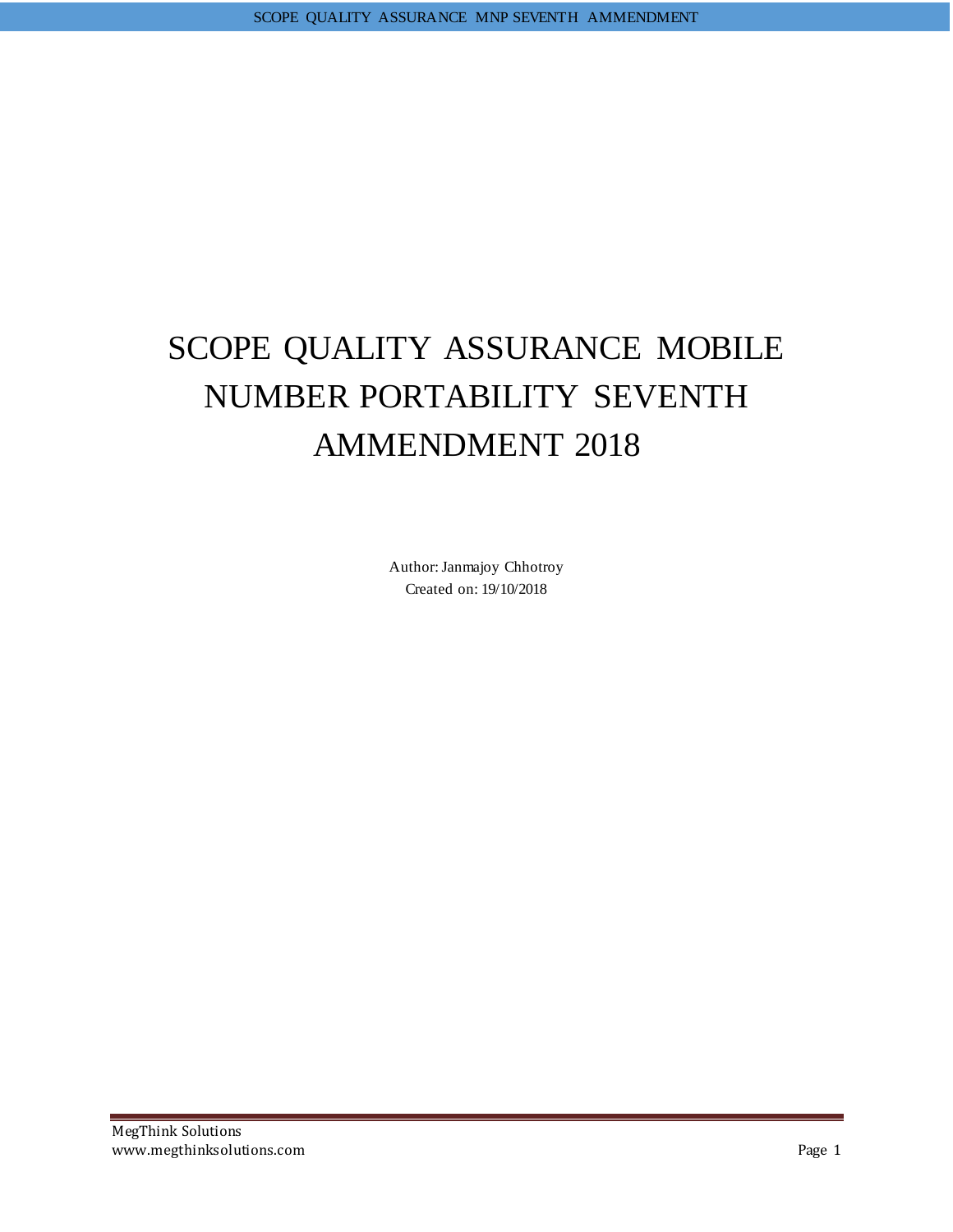# **Table of Contents**

| 1.1 BENEFITS OF MOBILE NUMBER PORTABILITY - SEVENTH AMENDMENT  3       |
|------------------------------------------------------------------------|
| 1.2 RECOMMENDATION ON MNP - SEVENTH AMENDMENT 3                        |
|                                                                        |
|                                                                        |
|                                                                        |
|                                                                        |
| 3. INTERNAL VERIFICATION TESTING (IVT) & INTER OPERATOR TESTING (IOT)7 |
|                                                                        |
|                                                                        |
|                                                                        |
|                                                                        |
|                                                                        |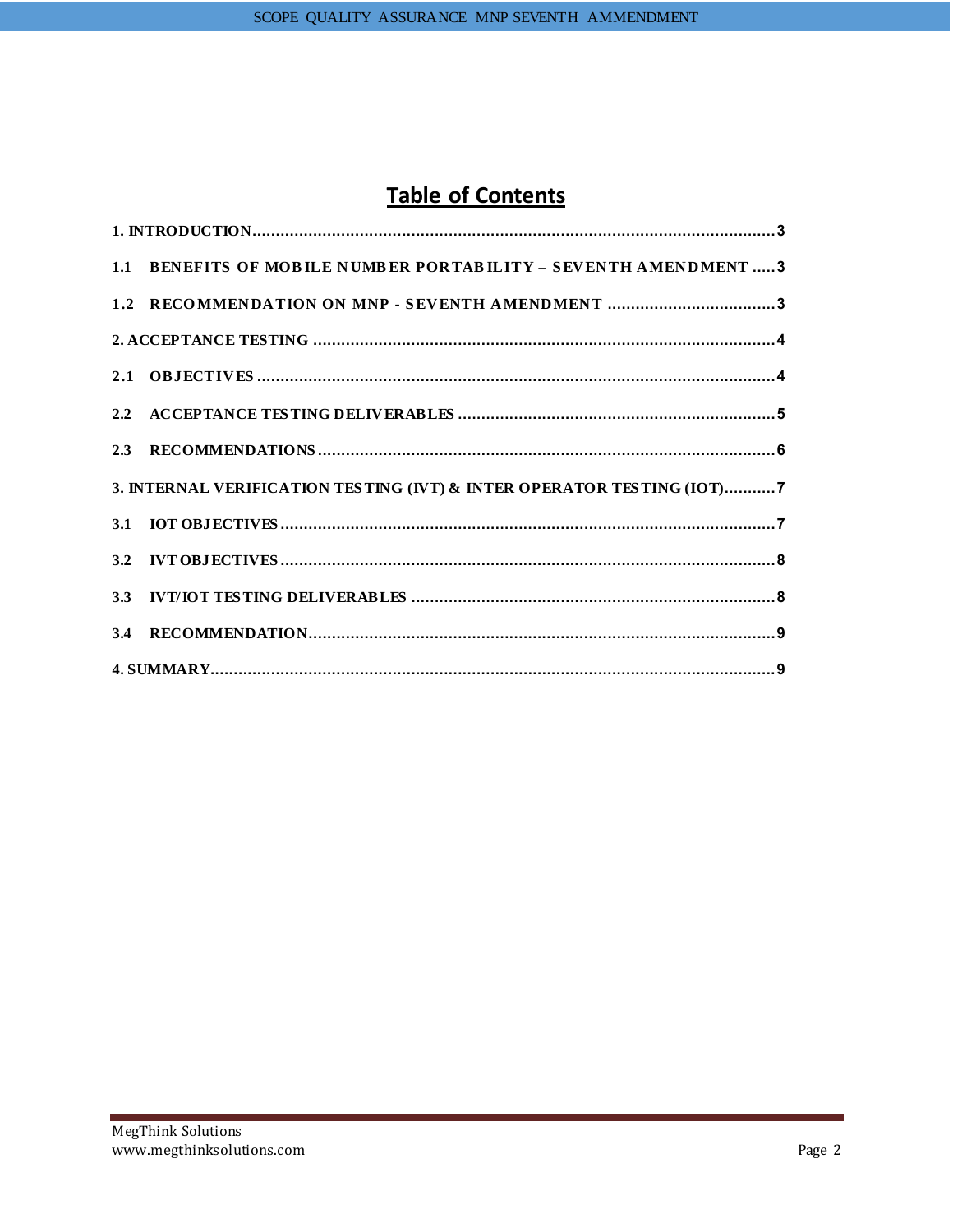# <span id="page-2-0"></span>**1. Introduction**

**About MegThink:** MegThink Solutions has been formed by Telecom veterans having joint experience of 50 years in Mobile Number Portability. We are well versed with India MNP Regulation, Use-Cases which provide end to end support, Quality assurances services for new feature implementation in India

This document describes Quality Assurance Procedures and scope for a successful rollout of Mobile Number Portability – Seventh Amendment. These Quality Assurance Procedures and scope covers all activities carried between MNPSP's and Telecom Service Providers.

The Quality Assurance Procedure is developed to assure all MNP new features to be tested and bug free, increase subscriber satisfaction by providing new MNP features.

Our Team has experience of conducting IVT (Internal Verification Testing), IOT (Inter Operator Testing) and A/T of MNP Systems. We would like to present QA activities in a manner, which meets or exceeds the expectations of our Telecom Industry and a successful implementation of Mobile Number Portability – Seventh Amendment.

#### <span id="page-2-1"></span>**1.1 Benefits of Mobile Number Portability – Seventh Amendment**

The MNP Seventh amendment suggested by TRAI will be very helpful to the end subscriber. We appreciate the measures taken by TRAI to help the end subscriber.

- Fastening Port duration
- SMS based cancellation
- Higher success rate of port completion
- Unique Porting Code Management by MNPO's
- Re-Connection of subscriber under Non Payment Disconnect request
- SMS notification to subscriber upon Port Submission

#### <span id="page-2-2"></span>**1.2 Recommendation on MNP - Seventh Amendment**

- Interface for subscriber to check Port status SMS & Web based
- Old generated UPC should work in port in request flow till given time frame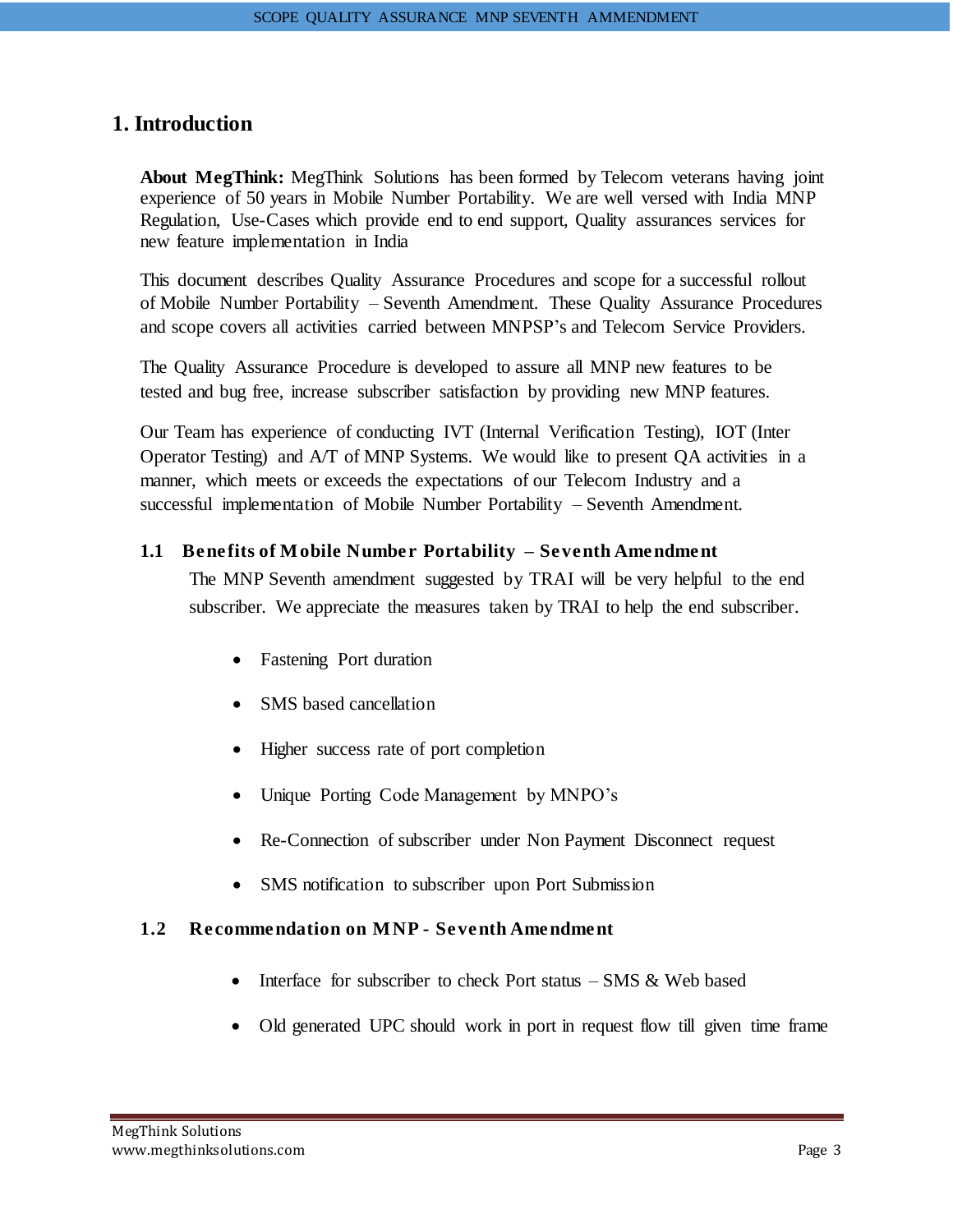### <span id="page-3-0"></span>**2. Acceptance Testing**

#### <span id="page-3-1"></span>**Target Audience – TERMCELL, TEC, TSP & MNPSP**

#### **2.1 Objectives**

Acceptance testing broader objectives are to test the end to end flow of the proposed changes as per seventh Amendment. Key objectives that are to be met as part of the scope of Acceptance testing are as follows:

- 1. **Successful Porting –** Intra Circle with new timers
- 2. **Successful Porting –** Inter Circle with existing timers
- 3. **Corporate Porting successful flow**
- 4. **Port Request Cancellation before 24 hours**
- 5. **Port Rejection by Donor during UPC check**
- 6. **Port Suspension Scenario -** Date Of Bill addition, Last Date of Payment,Date Of Notice & Period of Notice, new field addition to be checked
- 7. **Number Port Order Subscriber reconnection scenario post Number return successful performed**
- 8. **MNPSP Validation cases -:**
- a. Mobile number has been ported earlier and, if so, a period of ninety days has not elapsed from the date of its last porting.
- b. Porting request is already in process for the same mobile number.
- c. If the Mobile Number Portability Service Provider is not able to check the information from the database of the Donor Operator, as provided in the subregulation (3), for any technical reason, it shall send an SMS to the subscriber acknowledging his request for Unique Porting Code and informing him that delivery of Unique Porting Code is delayed due to technical reason and the same shall be delivered shortly.
- d. Porting request is not in process for the same mobile number.
- e. Unique Porting Code received along with the porting request matches with the Unique Porting Code generated from its database for the mobile number under porting
- 9. **UPC negative scenarios with following reasons -:**
- a. Request for change of ownership of mobile number is under process
- b. The mobile number sought to be ported is sub-judice
- c. Porting of the mobile number has been prohibited by a Court of Law
- d. Bill Outstanding
- e. The porting request has been made before the expiry of a period of ninety days from the date of activation of a new connection
- f. Contractual Obligation
- 10. **MIS report features -:** Request received for UPC generation, successful UPC allocation report, missed UPC allocation requests reports etc.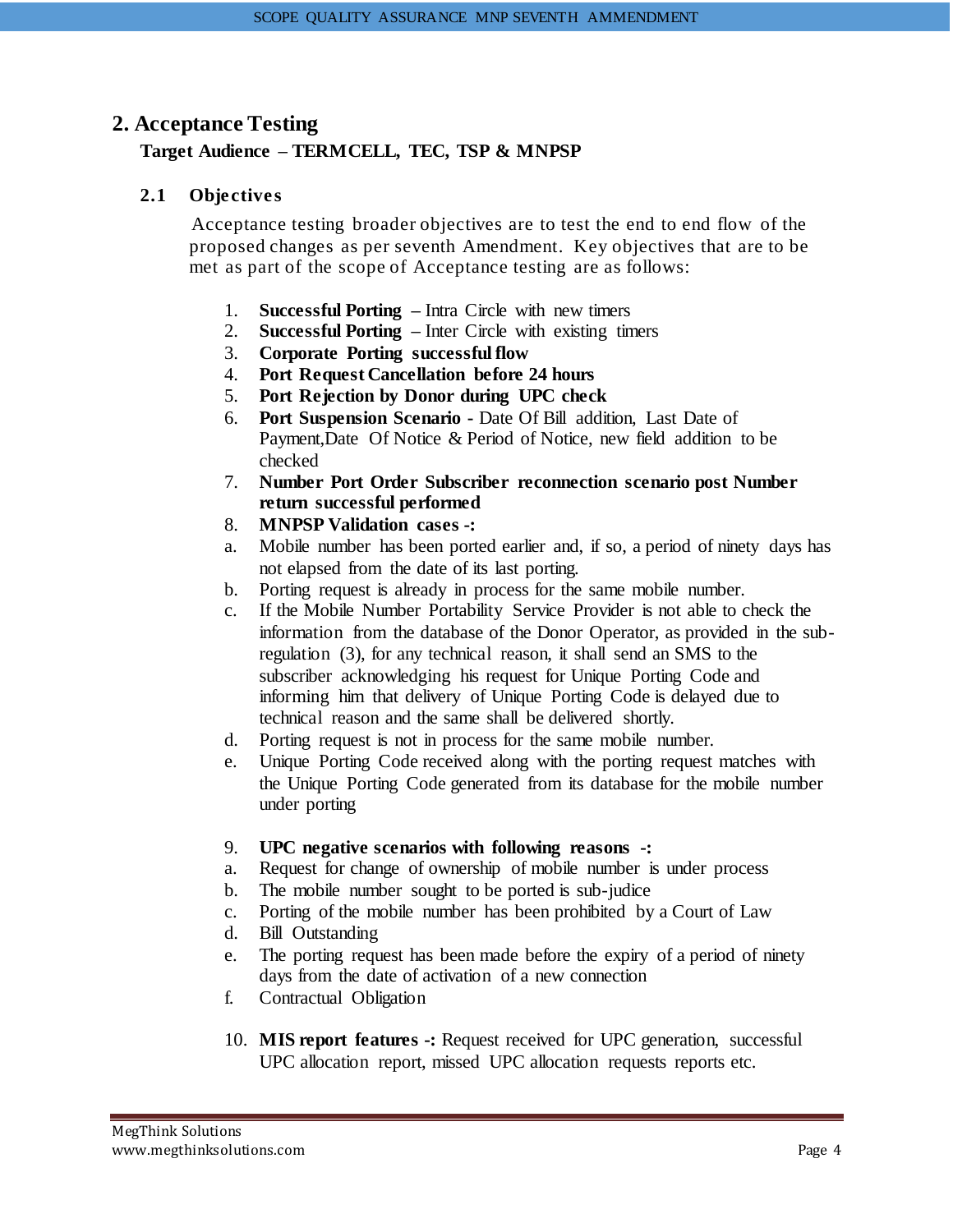#### <span id="page-4-0"></span>**2.2 Acceptance Testing Deliverables**

The Acceptance Testing deliverables will give a fair idea about the readiness of the overall system, the metrics collected as part of the Acceptance testing is captured in the test annexure.

#### **2.2.1 Test Metrics**

As per our analysis of the changes suggested and taking into consideration the objectives of the Acceptance testing, the base metrics for total number of **Test cases to be executed are 413,364 (approximately) per MNP Zone.**

The base metrics is derived from the TSP pairing and the different scenarios to be tested as part of the Acceptance Testing. Please refer to Annexure -A for detailed TSP pairing.

#### **2.2.2 Test Documentation**

Documents that are prepared during or post Acceptance Testing per Zone to capture the metrics are:

#### **1. Te st Case Report Validation (21,756 worksheet)**

#### **2. Logs s ubmission to Term-Cell for 22 LSA**

| Аппехиге —А                |                           |            |                          |            |              |                                  |                               |                   |        |                                 |        |
|----------------------------|---------------------------|------------|--------------------------|------------|--------------|----------------------------------|-------------------------------|-------------------|--------|---------------------------------|--------|
| <b>Customer Name</b>       | Airtel<br>(GSM)<br>Bharti | BSNL (GSM) | a/Spice<br>(GSM)<br>Idea | MTNL (GSM) | Reliance JIO | eservices<br>(CDMA)<br>Tata<br>ō | Teleservices<br>(GSM)<br>Tata | Vodafone<br>(GSM) | Total  | <b>Customer Name</b>            | Total  |
| <b>Bharti Airtel (GSM)</b> | 8,797                     | 8,360      | 9,196                    | 836        | 9,196        | 7,942                            | 7,942                         | 9,177             | 61,446 | <b>Bharti Airtel (GSM)</b>      | 8,797  |
| BSNL (GSM)                 | 8,360                     | 7,239      | 8,360                    | 760        | 8,341        | 7,220                            | 7,220                         | 8,360             | 55,860 | <b>BSNL (GSM)</b>               | 7,239  |
| Idea / Spice (GSM)         | 9,196                     | 8,341      | 8,797                    | 836        | 9,196        | 7,942                            | 7,942                         | 9,196             | 61,446 | Idea / Spice (GSM)              | 8,797  |
| MTNL (GSM)                 | 836                       | 760        | 836                      | 38         | 836          | 722                              | 722                           | 836               | 5,586  | MTNL (GSM)                      | 38     |
| Reliance JIO               | 9,196                     | 8,360      | 9,196                    | 836        | 8,797        | 7,923                            | 7,942                         | 9,196             | 61,446 | Reliance JIO                    | 8,797  |
| Tata Teleservices (CDMA)   | 7,942                     | 7,220      | 7,942                    | 722        | 7,942        | 6,517                            | 6,840                         | 7,942             | 53,067 | <b>Tata Teleservices (CDMA)</b> | 6,517  |
| Tata Teleservices (GSM)    | 7,923                     | 7,220      | 7,942                    | 722        | 7,942        | 6,859                            | 6,517                         | 7,942             | 53,067 | <b>Tata Teleservices (GSM)</b>  | 6,517  |
| Vodafone (GSM)             | 9,196                     | 8,360      | 9,177                    | 836        | 9,196        | 7.942                            | 7,942                         | 8,797             | 61,446 | Vodafone (GSM)                  | 8,797  |
| Total                      | 61,446                    | 55,860     | 61,446                   | 5,586      | 61,446       | 53,067                           | 53,067                        | 61,446            | 413364 | <b>Cross Sum</b>                | 55,499 |

| <b>Anne xure</b> |  |
|------------------|--|
|------------------|--|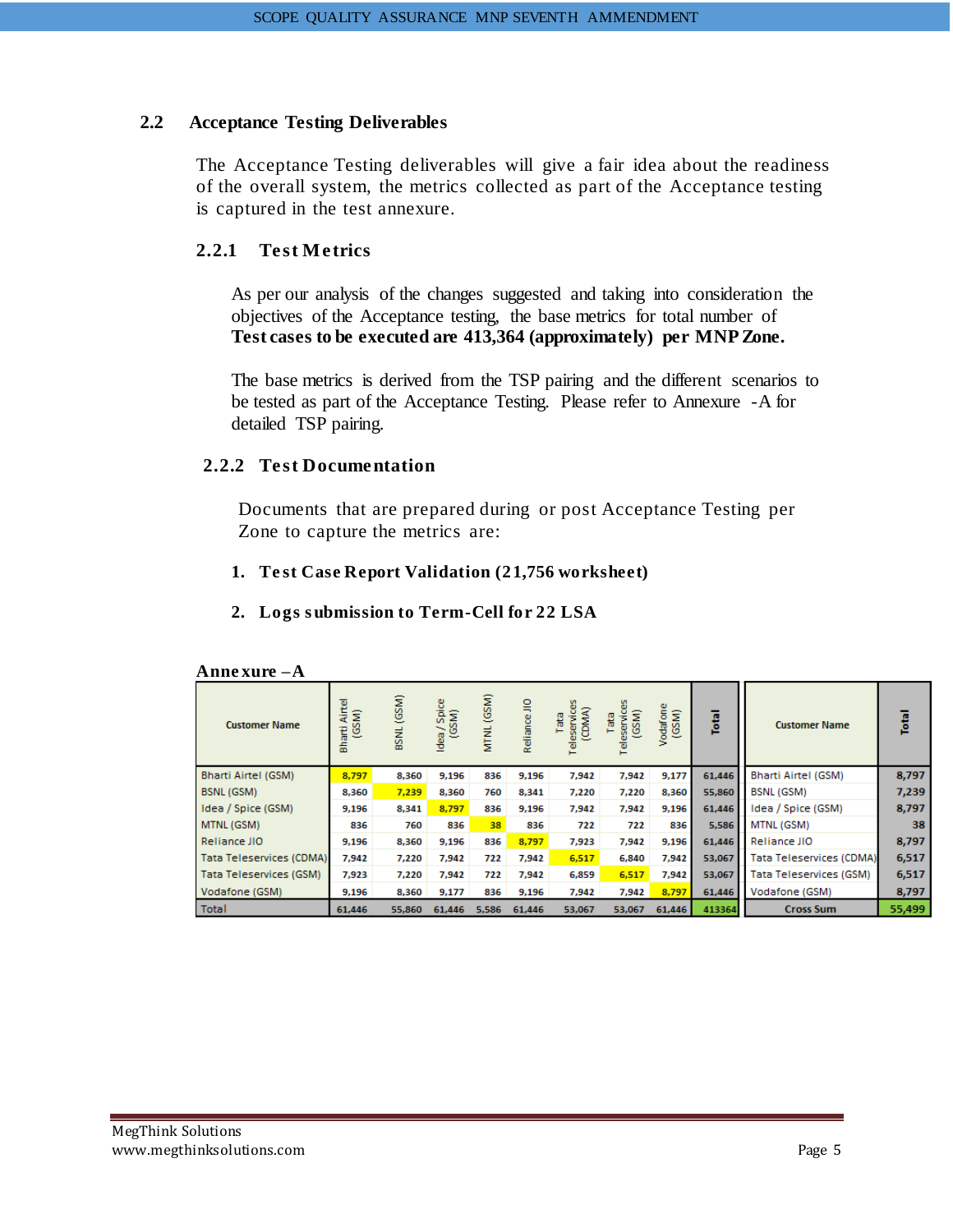#### <span id="page-5-0"></span>**2.3 Recommendations**

#### **2.3.1 IVT/ IOT**

A thorough IVT (Internal Verification Testing)/IOT of the new changes need to be carried out prior to Acceptance Testing. Timely UPC generation and delivery is critical, load testing of these systems as part of IVT will ensure in real time these new systems are fault tolerant and available 24\*7.

#### **2.3.2 MNPSP Datacenter Acceptance Testing:**

Since new component shall be added to support SMSC feature, it is important MNPSP datacenter's are certified before GO LIVE.

#### **2.3.3 Business Continuity**

With MNPSP being the sole provider to generate and deliver UPC, it is important these services are available to end subscriber in case of any disaster.

#### **2.3.4 Incident Management Acceptance Testing**

The MNPSP shall undergo a paradigm shift from being a B2B model to a B2C model, an end subscriber will contact Incident Management team of the TSP in case of an UPC is not delivered. Service Provider Incident Management team will reach out to the helpdesk team of MNPSP, we anticipate huge amount of customer escalations/tickets that are to be handled by both MNPSP.

Adequate resources should be available at both MNPSP Incident Management team to cater to PAN India subscriber base (24\*7).

Our estimation of tickets per day for both MNPSP: 3000 or more tickets/issue per day.

350,000 UPC per day to be generated and delivered is an assumption based on which we derived the  $3000 +$  tickets

#### **2.3.5 TPS (Transaction Per Second) Testing**

The SMS delivery capabilities of MNPSP are to be tested to ensure timely creation & delivery of UPC are met.

Load/Stress testing of these new systems are to be conducted to ensure subscribers are able to receive SMS in timely manner in case of an operator shutdown etc.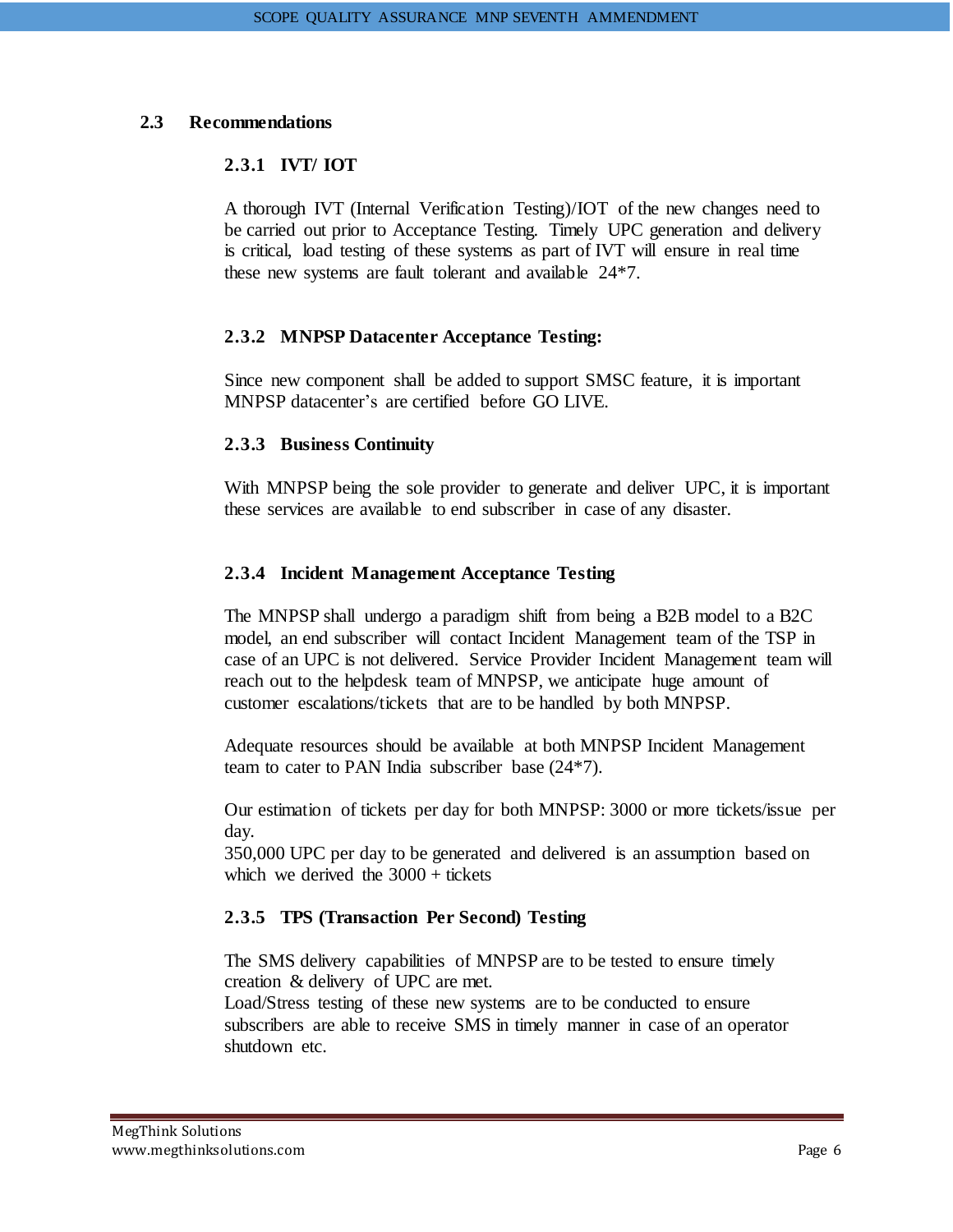# <span id="page-6-0"></span>**3. Internal Verification Testing (IVT) & Inter Operator Testing (IOT)**

#### <span id="page-6-1"></span>**3.1 IOT OBJECTIVES**

#### **Target Audience – TERMCELL, TSP & MNPSP**

IOT (Inter Operator Testing) broader objectives are to test the end to end flow of the proposed changes as per seventh Amendment prior to conducting Acceptance Testing. Key objectives that are to be met as part of the scope of Inter Operator Testing are as follows:

#### **IOT MNPSP and Telecom Service Provide do the testing for all module s H2M and M2M IOT testing covers following Items**

- Port creation (intra & inter LSA) and verify all timers
- Negative testing for Port creation
- Canceled port order within 24 hrs. –SMS verification and port cancelation response forward to **RNO & DNO**
- Canceled port order request post 24 hrs. port request should not cancel and send SMS to subscriber
- View transaction summary **(RNO & DNO)** for port created transactions with proper status
- **MNPSP & TSP** verify all the transactions in Database at their end
- **NPOS** creation with positive & negative test scenario
- **NPOT** with positive & Negative test scenario
- Post Reversal
- Port Rejection with all reasons to be tested
- **UPC creation** All positive & negative test scenario
- **UPC Report**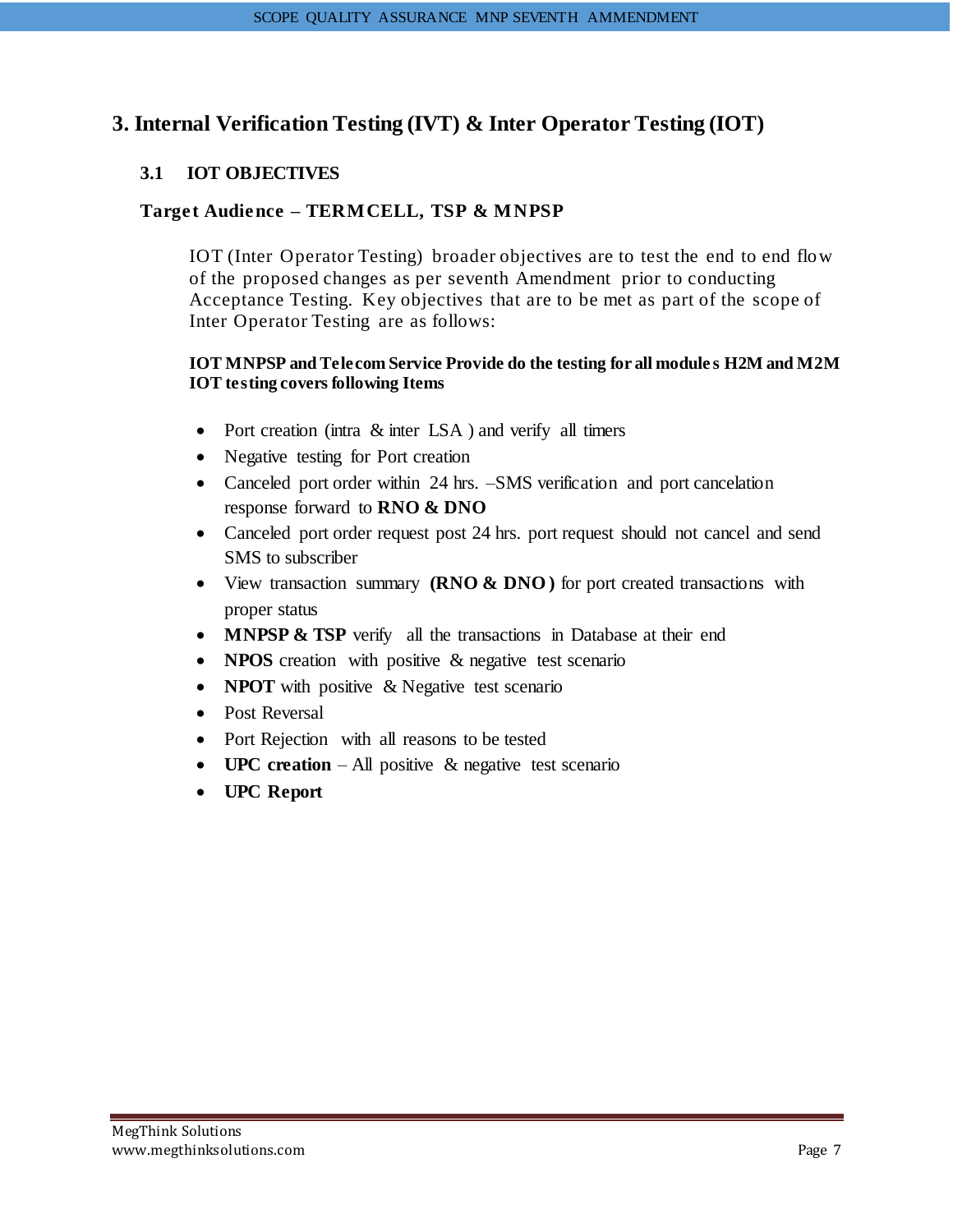#### <span id="page-7-0"></span>**3.2 IVT OBJECTIVES**

#### **Target Audience – TERMCELL & MNPSP**

#### **IVT MNPSP do the testing for all modules H2M and M2M and database records H2M/M2M testing covers following Items -:**

- Port creation (intra & inter LSA) and verify all timers
- Negative testing for Port creation
- Canceled port order within 24 hrs. –SMS verification and port cancelation response forward to RNO & DNO
- Canceled port order request post 24 hrs. ,port request should not cancel and send SMS to subscriber
- View transaction summary (RNO  $& DNO$  ) for port created transactions with proper status
- Verify all the transactions at Database side
- NPOS creation with positive & negative test scenario
- NPOT with positive & Negative test scenario
- Post Reversal
- Port Rejection with all reasons to be tested
- UPC creation All positive  $\&$  negative test scenario
- Stress test for UPC creation module
- UPC creation module fallback testing
- System Configuration module testing
- UPC Report

#### <span id="page-7-1"></span>**3.3 IVT/IOT TESTING DELIVERABLES**

The IVT/IOT Testing deliverables will give a fair idea about the readiness of the overall system prior to initiation of Acceptance Testing.

#### **3.3.1 Test Documentation**

Documents that are prepared during or post Acceptance Testing to capture the metrics are:

- **1. IVT/IOT test Case Report Validation**
- **2. Logs s ubmission to Term-Cell**